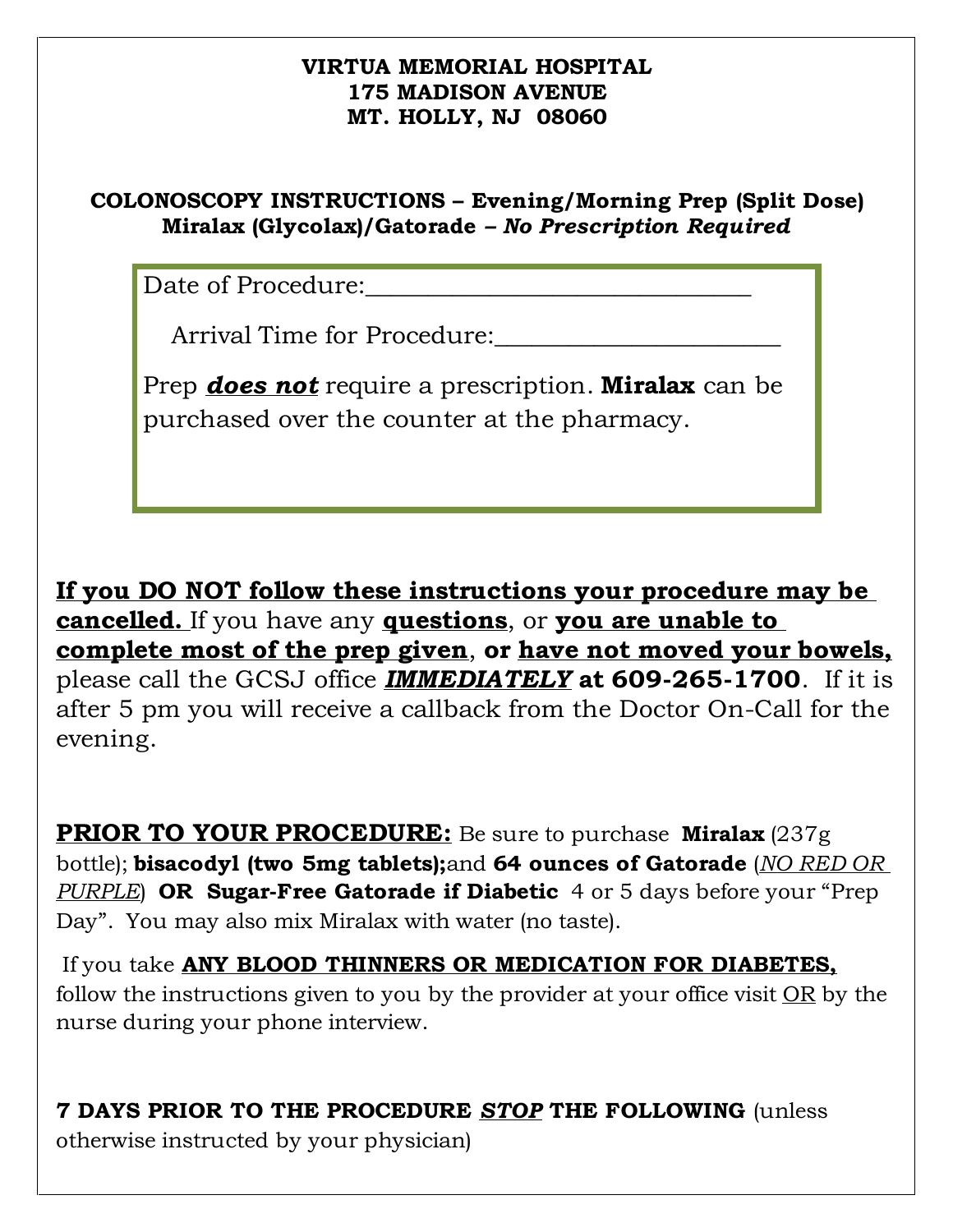**Fish Oil, IRON or Multivitamin with Iron, OTC supplements** 

## **THE ENTIRE DAY BEFORE THE PROCEDURE – (YOUR PREP DAY)**

You are to be on CLEAR LIQUID DIET. **NO SOLID FOOD (NO RED or PURPLE COLORED PRODUCTS – ORANGE IS OK)**

This includes **only** the following:

- 1. Water
- 2. Clear Broth: chicken, beef, vegetable
- 3. Clear juices: apple, white grape, white cranberry
- **4.** Soft drinks: soda, Gatorade, Lemonade- **NO RED OR PURPLE**
- **5.** Coffee or tea: (hot or iced) **NO CREAM, MILK, or POWDERED CREAMER**
- **6.** Jell-O- **NO RED OR PURPLE**
- 7. Popsicles (without fruit or cream), lemon sorbet, Italian Ice

*MIXING THE PREP SOLUTION*: *On the morning of your prep day*: Mix all of the 237g bottle of Miralax Be sure to purchase **Miralax** (237g bottle); **bisacodyl (two 5mg tablets); 64 ounces of Gatorade** (*NO RED OR PURPLE*) **OR Sugar-Free Gatorade if Diabetic** 4 or 5 days before your "Prep Day". You may also mix Miralax with water (no taste). Simply **split the bottle of Miralax into 2 containers** and then **add 32 ounces of Gatorade/Sugar Free Gatorade or water to each container**, *stir or shake to dissolve all of the powder.* Once all of the powder is dissolved, place containers in the refrigerator to chill solution for later.

**START PREP: Plan on being at home during your prep. For your comfort you may use Vaseline or moistened baby wipes around the anal area.**

**At 3pm the day prior to your colonoscopy, take 2 bisacodyl tablets with 8 ounces of clear liquid.**

**Begin drinking your first bottle of prep** (1 quart = 32 ounces) **after work 5pm**, but **no later than 7 pm the night before** the colonoscopy**.** Drink 1 glass (approximately 8 ounces) every 15 minutes once you start drinking. It will take about 1 hour to finish the first dose of prep. If you become nauseous, simply